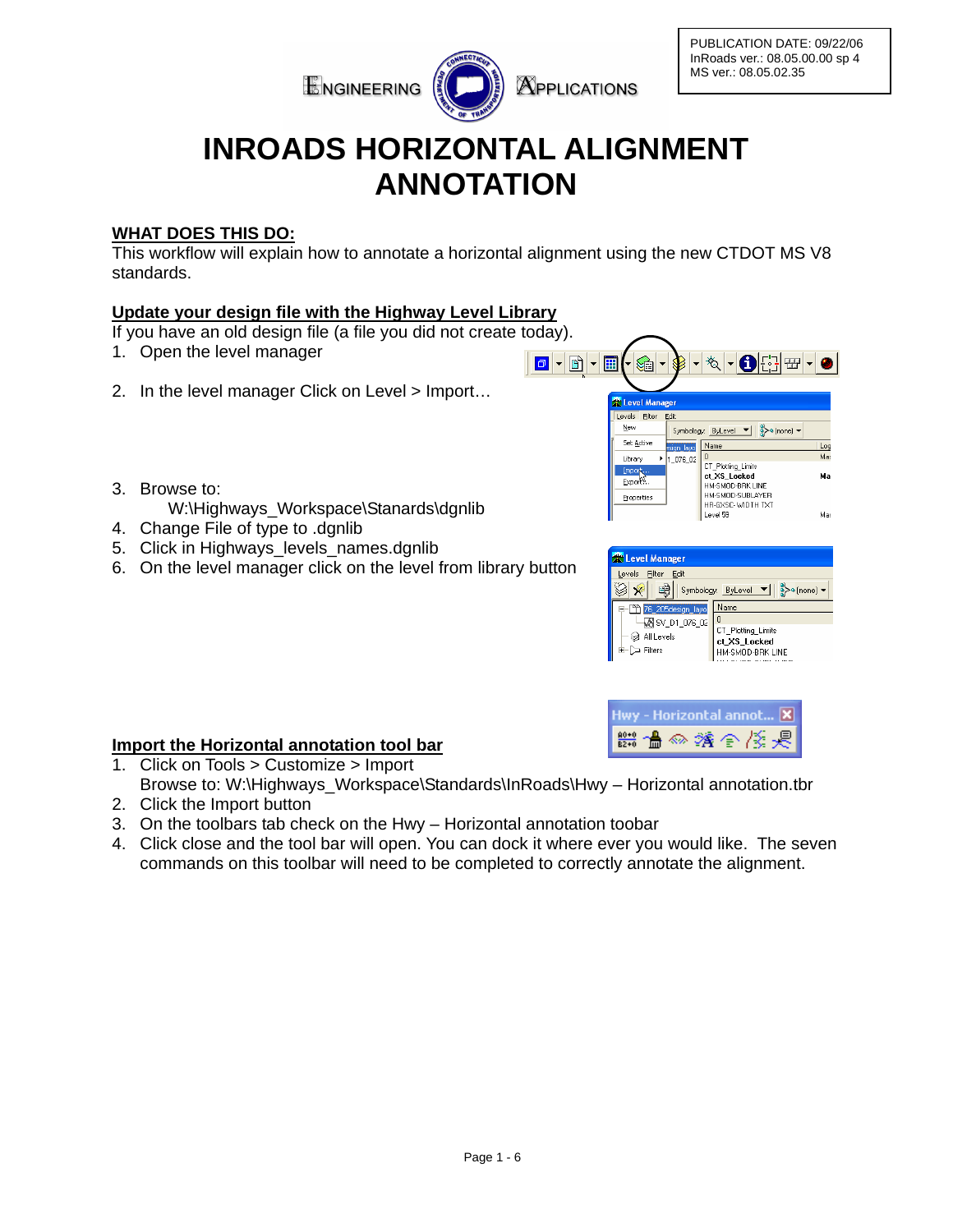# **Set your starting station**

- 1. Click on the Stationing command
- 2. Select your horizontal alignment and enter the station for the beginning of the alignment.
- 3. Click "Apply"



| Stationing                                     |                                                                         |       |
|------------------------------------------------|-------------------------------------------------------------------------|-------|
| Horizontal Alignment                           | Roadway_1                                                               | Apply |
| <b>Starting Station:</b>                       | $10 + 00$                                                               | Close |
| Name:                                          |                                                                         | Help  |
| Northing:                                      | 860654.24<br>ф                                                          |       |
| Easting:                                       | 1157470.71                                                              |       |
| C Do Not Update<br>Maintain Station Difference | Vertical and Superelevation Alignments<br>Synchronize Starting Stations |       |
|                                                |                                                                         |       |
| <b>Station Equations</b>                       |                                                                         |       |
| <b>Back Station</b>                            | <b>Ahead Station</b>                                                    |       |
|                                                |                                                                         |       |

## **Display Alignment symbols**

1. Click on the View Active Horizontal Command to display the horizontal centerline, the PC, the PT and the on alignment PI symbols.



al annot...

×



Hwy.  $rac{40+0}{82+0}$  -

∞

## **Display Stationing**

- 1. Click on the View Station Command to display the stations, major ticks, minor ticks, PC & PT cardinal leaders.
- 2. When the View Stationing dialog opens enter the horizontal alignment name, the five Symbology boxes should already be checked off. Click "Apply"



| <b>X</b> View Stationing                  |                                                                                                                                                           |                                                                                                                                                                                                  |
|-------------------------------------------|-----------------------------------------------------------------------------------------------------------------------------------------------------------|--------------------------------------------------------------------------------------------------------------------------------------------------------------------------------------------------|
| <b>Station Equations</b><br><b>Main</b>   | Radius + A<br>Regular Stations                                                                                                                            | <b>Transition Radii</b><br><b>Event Points</b><br>Cardinal Stations<br>Pls                                                                                                                       |
|                                           | Horizontal Alignment: Roadway_1                                                                                                                           | $ \bullet $ $* $<br><b>Help</b>                                                                                                                                                                  |
| Method<br>C Automatic                     | C Interactive Horizontal                                                                                                                                  | Limits<br>$\Box$ Station<br>Start: 10+00                                                                                                                                                         |
| C Interactive Vertical                    |                                                                                                                                                           | Stop: 29+99                                                                                                                                                                                      |
| Mode<br>C Station<br>C Station and Offset |                                                                                                                                                           | Interval:<br>100,000<br>Drop Station Equation Name                                                                                                                                               |
| Symbology                                 |                                                                                                                                                           |                                                                                                                                                                                                  |
| isplay                                    | Object<br><b>Major Ticks</b><br><b>Major Stations</b><br>Minor Ticks<br><b>Minor Stations</b><br>Cardinal Leader<br><b>Cardinal Stations</b><br>PI Leader | Color<br>Name<br>P ALG H CENTE BYLEVEL<br>P ALG H CENTE BYLEVEL<br>P ALG H CENTE BYLEVEL<br>P ALG H CENTE BYLEVEL<br>P ALG H PC/PT  BYLEVEL<br>P ALG H PC/PT  BYLEVEL<br>P ALG H PI TXT  BYLEVEL |
|                                           |                                                                                                                                                           | Fdit -                                                                                                                                                                                           |
|                                           | Apply                                                                                                                                                     | references<br>Close                                                                                                                                                                              |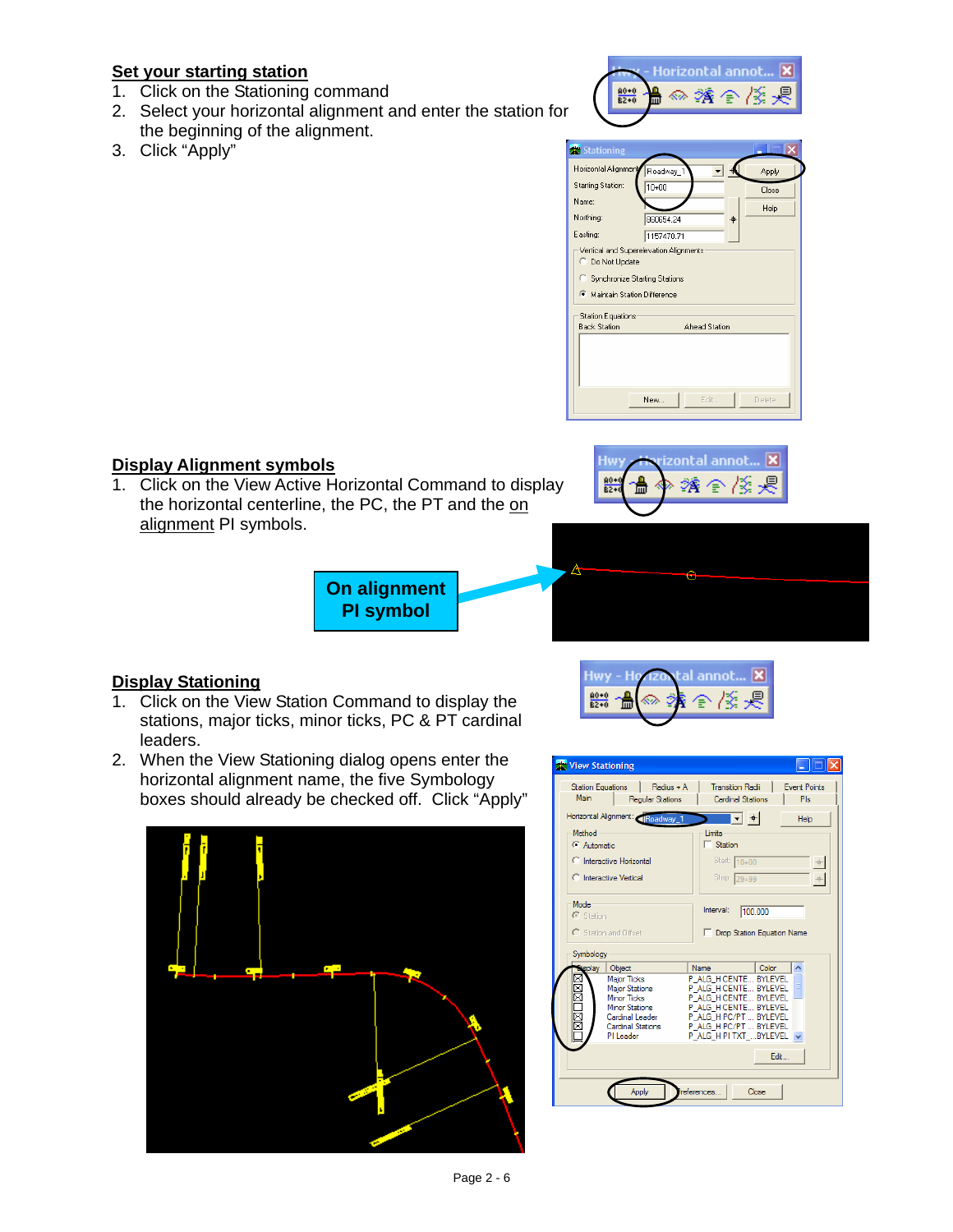#### **Display bearings**

- 1. Click on the View Horizontal Annotation to add curve data text, off alignment PI symbols and short tangent lines for the off alignment PI symbols.
- 2. Click on the pick button and data point on the alignment that you want to annotate. The alignment name will then be entered into the Annotate field.
- 3. Click "Apply" to add the bearings, by default the horizontal centerline, and PC, PT & PI symbols will be redisplayed.

| <b>OTHER OPTIONS</b><br><b>Additional preferences have</b><br>been set up to display alignment<br>information in various<br>combinations. |                           |  |  |  |
|-------------------------------------------------------------------------------------------------------------------------------------------|---------------------------|--|--|--|
| Preferences                                                                                                                               | $\boldsymbol{\mathsf{x}}$ |  |  |  |
| Name<br>BEARINGS ONLY<br>CURVE RADII ONLY<br>default<br><b>GEOMETRY REVIEW</b>                                                            | Close<br>Load<br>Save     |  |  |  |
| Active Preference: default                                                                                                                | Save As<br>Delete<br>Help |  |  |  |





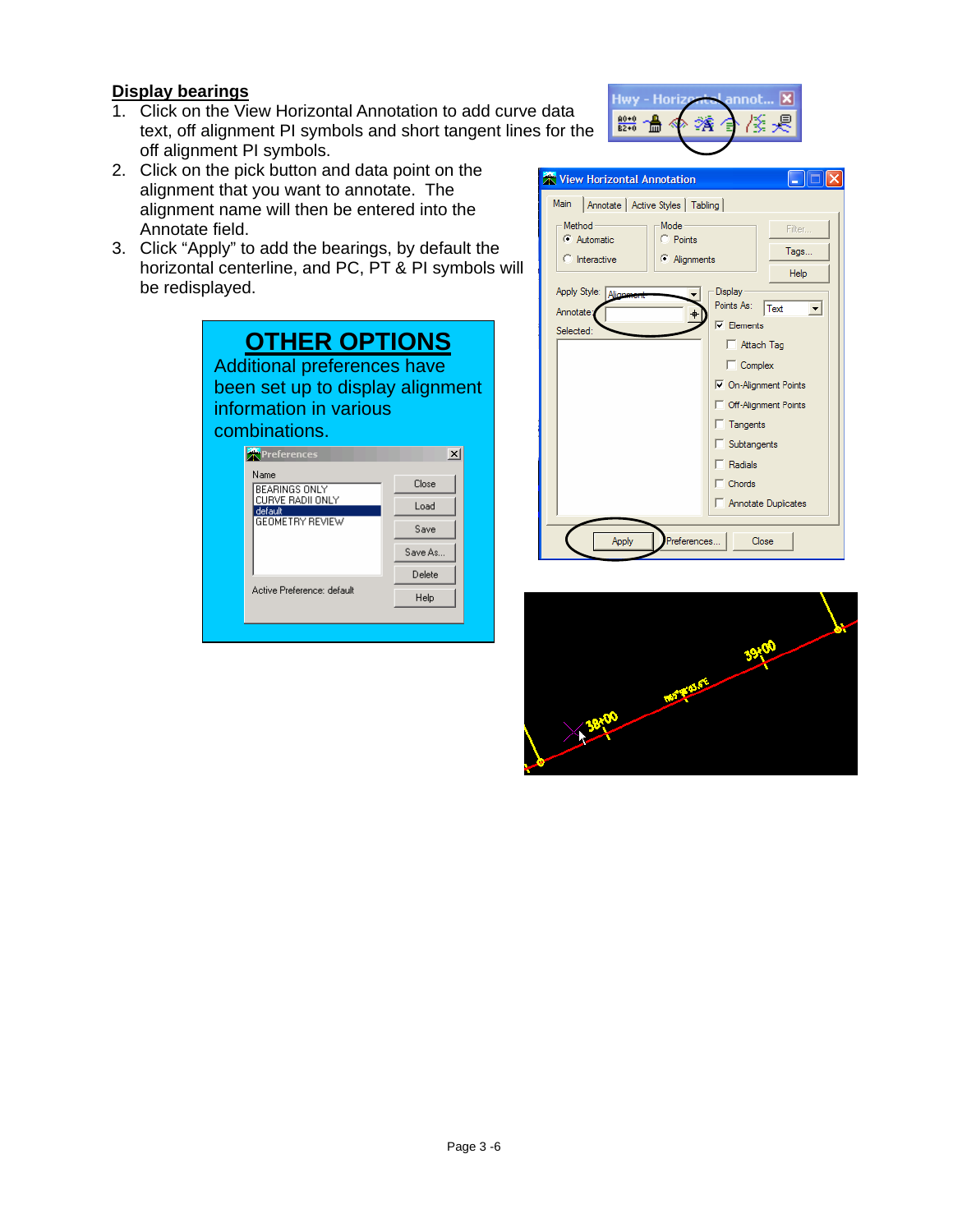#### **Display curve data**

1. Click on the Curve Set Annotation to add curve data text, off alignment PI symbols and short tangent lines for the off alignment PI symbols.



2. Click on the pick button and data point on the alignment that you want to annotate. The alignment name will then be entered into the Annotate field.



3. Data point before curve and type in the name of your Alignment.

| Main<br>Advanced<br>Horizontal Alignment:<br>Roadway_1<br>$\ddot{\phantom{1}}$<br>Help<br>- Limits<br>$\Box$ Station<br>Start: 10+00<br>Stop: 29+99<br>Annotate Each Element of Curve Set<br>Symbology<br>Display<br>Color<br>Name<br>Object<br>MMM<br>P_ALG_H CURVE D BYLEVEL<br>Text<br>P ALG H-V POINT  BYLEVEL<br>Tangents<br>PI Symbol<br>P ALG H-V POINT<br><b>BYLEVEI</b><br>Edit<br>Apply<br>Close<br>eferences | <b>Curve Set Annotation</b> | ш |
|-------------------------------------------------------------------------------------------------------------------------------------------------------------------------------------------------------------------------------------------------------------------------------------------------------------------------------------------------------------------------------------------------------------------------|-----------------------------|---|
|                                                                                                                                                                                                                                                                                                                                                                                                                         |                             |   |
|                                                                                                                                                                                                                                                                                                                                                                                                                         |                             |   |
|                                                                                                                                                                                                                                                                                                                                                                                                                         |                             |   |
|                                                                                                                                                                                                                                                                                                                                                                                                                         |                             |   |
|                                                                                                                                                                                                                                                                                                                                                                                                                         |                             |   |
|                                                                                                                                                                                                                                                                                                                                                                                                                         |                             |   |
|                                                                                                                                                                                                                                                                                                                                                                                                                         |                             |   |
|                                                                                                                                                                                                                                                                                                                                                                                                                         |                             |   |
|                                                                                                                                                                                                                                                                                                                                                                                                                         |                             |   |
|                                                                                                                                                                                                                                                                                                                                                                                                                         |                             |   |
|                                                                                                                                                                                                                                                                                                                                                                                                                         |                             |   |
|                                                                                                                                                                                                                                                                                                                                                                                                                         |                             |   |
|                                                                                                                                                                                                                                                                                                                                                                                                                         |                             |   |
|                                                                                                                                                                                                                                                                                                                                                                                                                         |                             |   |
|                                                                                                                                                                                                                                                                                                                                                                                                                         |                             |   |
|                                                                                                                                                                                                                                                                                                                                                                                                                         |                             |   |
|                                                                                                                                                                                                                                                                                                                                                                                                                         |                             |   |
|                                                                                                                                                                                                                                                                                                                                                                                                                         |                             |   |
|                                                                                                                                                                                                                                                                                                                                                                                                                         |                             |   |
|                                                                                                                                                                                                                                                                                                                                                                                                                         |                             |   |
|                                                                                                                                                                                                                                                                                                                                                                                                                         |                             |   |
|                                                                                                                                                                                                                                                                                                                                                                                                                         |                             |   |
|                                                                                                                                                                                                                                                                                                                                                                                                                         |                             |   |
|                                                                                                                                                                                                                                                                                                                                                                                                                         |                             |   |
|                                                                                                                                                                                                                                                                                                                                                                                                                         |                             |   |
|                                                                                                                                                                                                                                                                                                                                                                                                                         |                             |   |
|                                                                                                                                                                                                                                                                                                                                                                                                                         |                             |   |
|                                                                                                                                                                                                                                                                                                                                                                                                                         |                             |   |
|                                                                                                                                                                                                                                                                                                                                                                                                                         |                             |   |

| <b>Curve Set Annotation</b><br>Advanced |                  |    |                       |        |           |                                                     |
|-----------------------------------------|------------------|----|-----------------------|--------|-----------|-----------------------------------------------------|
| Main                                    |                  |    |                       |        |           | Help                                                |
| $\nabla$ Curve Number:                  | Sekuman Row<br>1 | 1  | Prefix<br><b>CURV</b> | Suffix | Precision | Format                                              |
| Station:<br>U                           | 1                | 2  |                       |        | 0.12      | $ss + ss$ .sss $\blacktriangledown$                 |
| $\nabla$ Northing:                      | 1                | 10 | <b>PIN</b>            |        | 0.12      | ٠                                                   |
| $\nabla$ Easting:                       | 1                | 11 | <b>PIE</b>            |        | 0.12      | ▼                                                   |
| $\nabla$ Radius:                        | 1                | l9 | lB =                  |        | 0.12      | $\overline{\phantom{0}}$                            |
| Degree of Curve:                        | h                | 4  |                       |        | 0.12      | ▾                                                   |
| $\overline{\vee}$ Arc Length:           | l1               | 8  | $L =$                 |        | 0.12      |                                                     |
| Superelevation:<br>. .                  | h                | 15 |                       |        | 0.12      | 50%<br>$\blacktriangledown$<br>$\blacktriangledown$ |
| Spiral Length:<br>ш                     | l1               | l9 |                       |        | 0.12      | ▼                                                   |
| Constant:                               | h                | 14 |                       |        | 0.12      | $\overline{\phantom{a}}$                            |
| ПP:                                     | 1                | 11 |                       |        | 0.12      | $\overline{\phantom{0}}$                            |
| $\Gamma$ Xs:                            | 1                | 12 |                       |        | 0.12      | $\overline{\phantom{0}}$                            |
| $\Gamma$ Ys:                            | $\mathbf{1}$     | 13 |                       |        | 0.12      | $\overline{\phantom{a}}$                            |
| $\nabla$ Delta<br>Left:                 | l1               | Iз | Delta                 |        | 0.12      | $\cdot$                                             |
| <b>Right:</b>                           |                  |    | Delta                 |        |           |                                                     |
| $\overline{\vee}$ Tangent Length:       | l1               | 7  | $T =$                 |        | 0.12      |                                                     |
| External Distance:                      | 1                | 10 |                       |        | 0.12      |                                                     |
|                                         | Apply            |    | Preferences           |        | Close     |                                                     |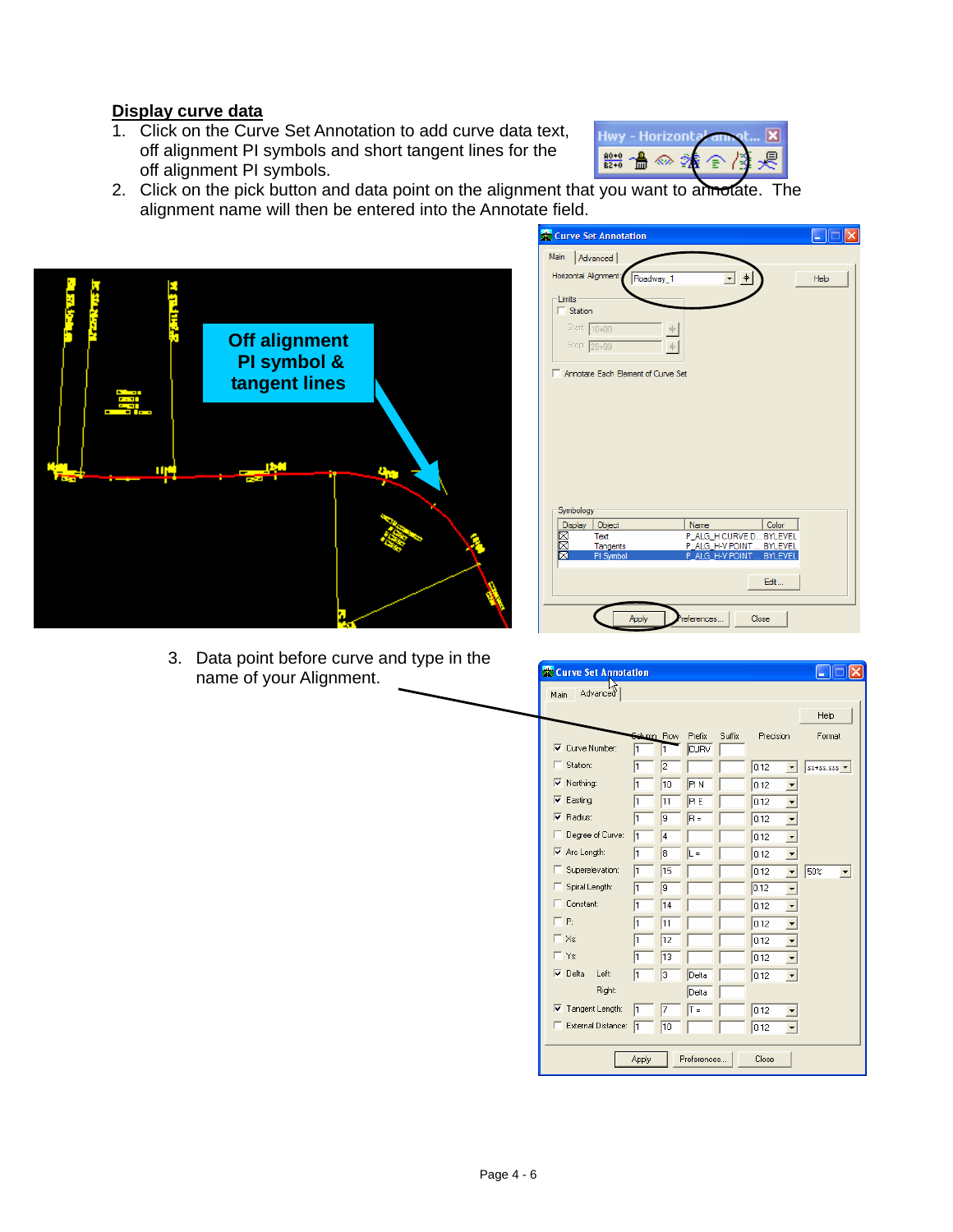